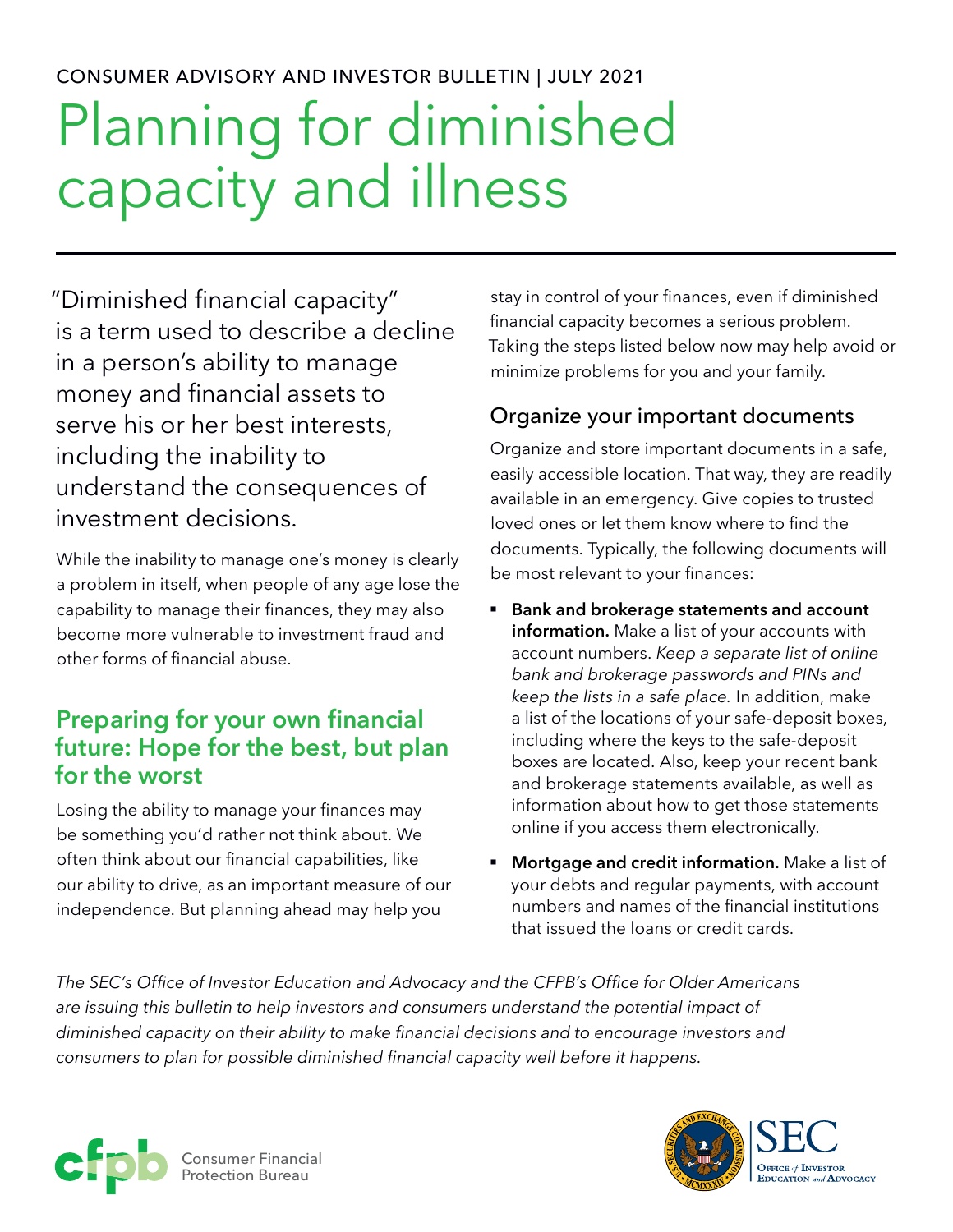- § **Insurance policies**
- Pension and other retirement benefit **summaries**
- § **Social Security payment information**
- § **Contact information for financial and medical professionals**, such as doctors, lawyers, accountants, and securities professionals.

#### Provide your financial professionals with trusted contacts.

Consider adding a "[trusted contact person](https://www.sec.gov/oiea/investor-alerts-and-bulletins/ib_trustedcontact)" to your brokerage accounts. A "trusted contact person" is a person that you authorize your brokerage firm to contact in certain circumstances, in the event your broker has trouble reaching you or believes you are being scammed. Trusted contacts do not have access to your money — they get notified if the financial institution sees signs of financial exploitation.

Other accounts or financial professionals may also offer you the opportunity to designate trusted contacts (sometimes called emergency contacts) in case they cannot contact you or suspect something is wrong. You may wish to discuss with your bank, credit union or financial professional what you would consider to be an emergency and when they may contact someone on your behalf.

Discuss what information can be shared with your emergency contact. For example, you might provide your bank, credit union or financial professional with a simple written instruction, such as: "*Please call my son Mark at (222) 555-5555 if: (i) you are unable to reach me and there appears to be unusual activity regarding my account; (ii) you are unable to reach me for two weeks irrespective of any unusual account activity; or (iii) if you think I am confused or acting strangely.*" Providing an emergency contact generally will not enable the

person to make investment or financial decisions on your behalf—so be sure to take other steps if you want someone else to manage your accounts if you cannot.

#### Use Social Security Advance Designation

[Social Security Advance Designation](https://www.consumerfinance.gov/consumer-tools/educator-tools/resources-for-older-adults/financial-security-as-you-age/social-security-advance-designation/) allows you to recommend someone you trust to manage your Social Security benefits if you become unable to do so yourself.

With Social Security Advance Designation, you can choose up to three people to serve as your "representative payee" if you need help in the future. A representative payee is someone who the Social Security Administration (SSA) appoints to manage your Social Security benefits when you are unable to do so.

With Advance Designation, you still manage your own benefits for as long as you're able. But if your situation changes and you need help, the SSA will evaluate your Advance Designation to make sure the person you chose is suitable to serve as your representative payee at that time.

#### Consider creating a durable financial power of attorney.

A financial power of attorney gives someone the legal authority to make financial decisions for you if you cannot. That person is called your agent. The document is called "durable" because it remains in effect even if you become incapacitated. You retain the ability to change it or cancel it as long as you are still able to make decisions. A financial power of attorney differs from a health care power of attorney, which only covers health care decisions. You may want to consult with a lawyer to determine whether a durable financial power of attorney is right for you.

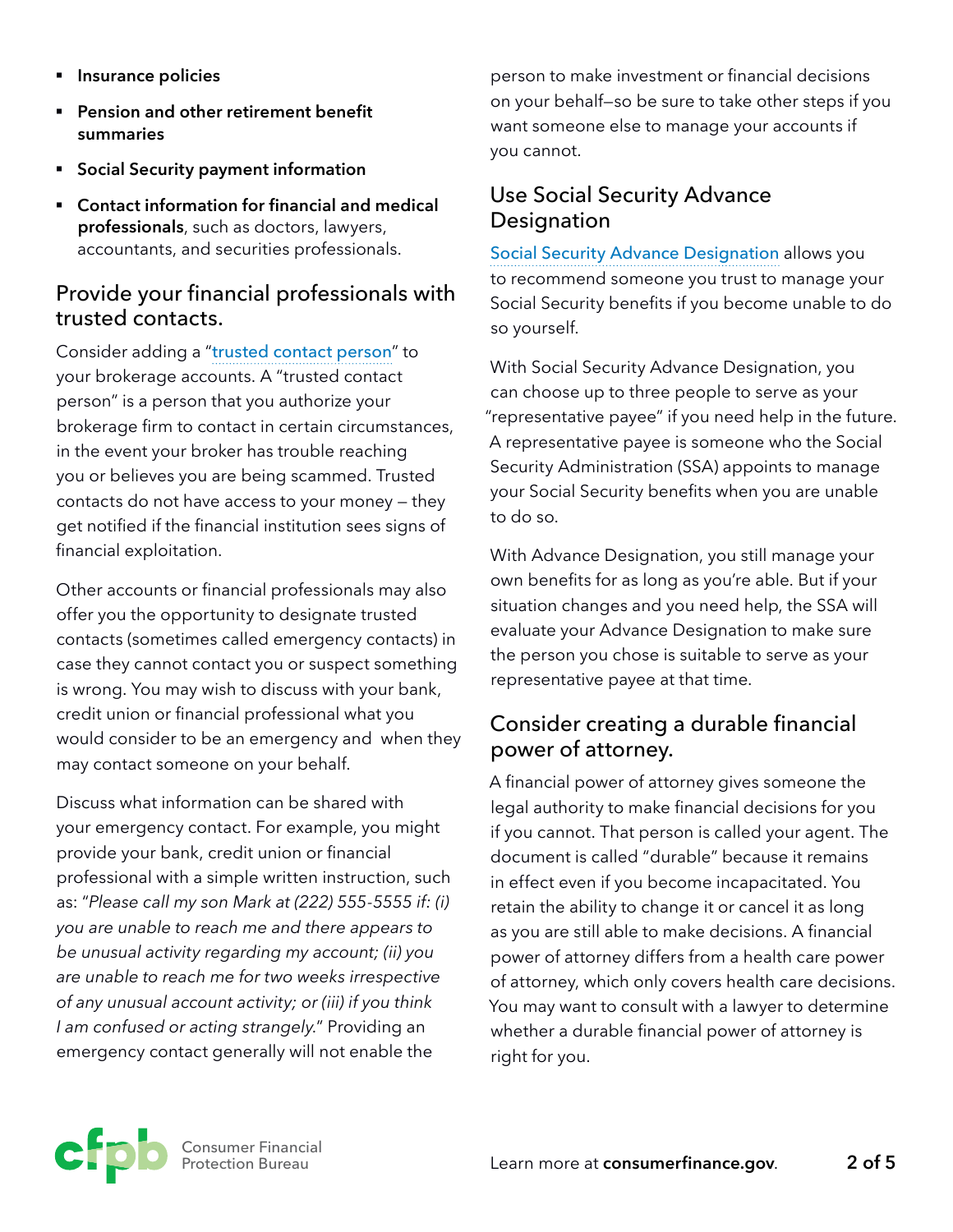After signing a durable financial power of attorney, you can still manage your money and property as long as you have the ability to make decisions. Also, it is important to remember that you always have the option to change who you choose to act as your appointed representative and the individuals you allow to access your financial information. *As you are essentially giving financial decision-making authority to your agent, it is critical that he or she be someone you can trust.*

#### Think about involving a trusted relative, friend, or professional.

Besides listing them as emergency contacts, you may wish to give a trusted relative, friend, or professional an overview of your finances (even if you don't want to share all the details). For example, you might ask your broker or bank to send duplicate statements to your daughter or accountant. You might also consider asking a trusted friend or relative to join you on periodic visits to your financial professional. This would give someone you trust a sense of your financial situation and with whom you've been doing business. *If you choose to involve a relative or friend, it is very important it is someone you are sure you can trust. Consider discussing the selection of the person with a number of other trusted friends or relatives.*

## Keep things up to date.

Be sure that if something changes (for example, you open a new account) you keep your information as current as possible. Also, your trusted contact may change over time. Keep your financial professionals informed of changes regarding who has authority to review your account or whom they should contact in case of an emergency.

## Speak up if something goes wrong.

If you ever think someone is taking advantage of you, or that you've been the victim of a fraud, *speak up*. Sadly, sometimes even financial professionals and people we know commit financial crimes. There's no shame in being a victim, and the sooner you let someone know about it, the better chance there is of putting an end to it. Contact information for reporting abuse appears at the end of this document.

# **Helping others who may have diminished financial capacity**

You may have a parent or other loved one with diminished financial capacity, or who you worry may face that issue in the future. If so, consider the following steps to help.

#### Have an open conversation about investments and other financial matters sooner rather than later.

Even if it feels awkward, it is important to have an honest conversation about finances. Ask your loved one to consider taking the steps outlined above. Even if he or she does not want to take these steps, ask your relative or friend to consider how he or she wants to maintain control of his or her finances in the future. Explain that advance planning is a way to make sure that a trusted person makes decisions if he or she no longer can.

#### Help your relative or friend with managing finances.

You may also offer to take a more active role in helping your loved one manage his or her financial accounts. Be alert both to mistakes that your loved one may make in managing finances and to any signs of elder financial abuse.

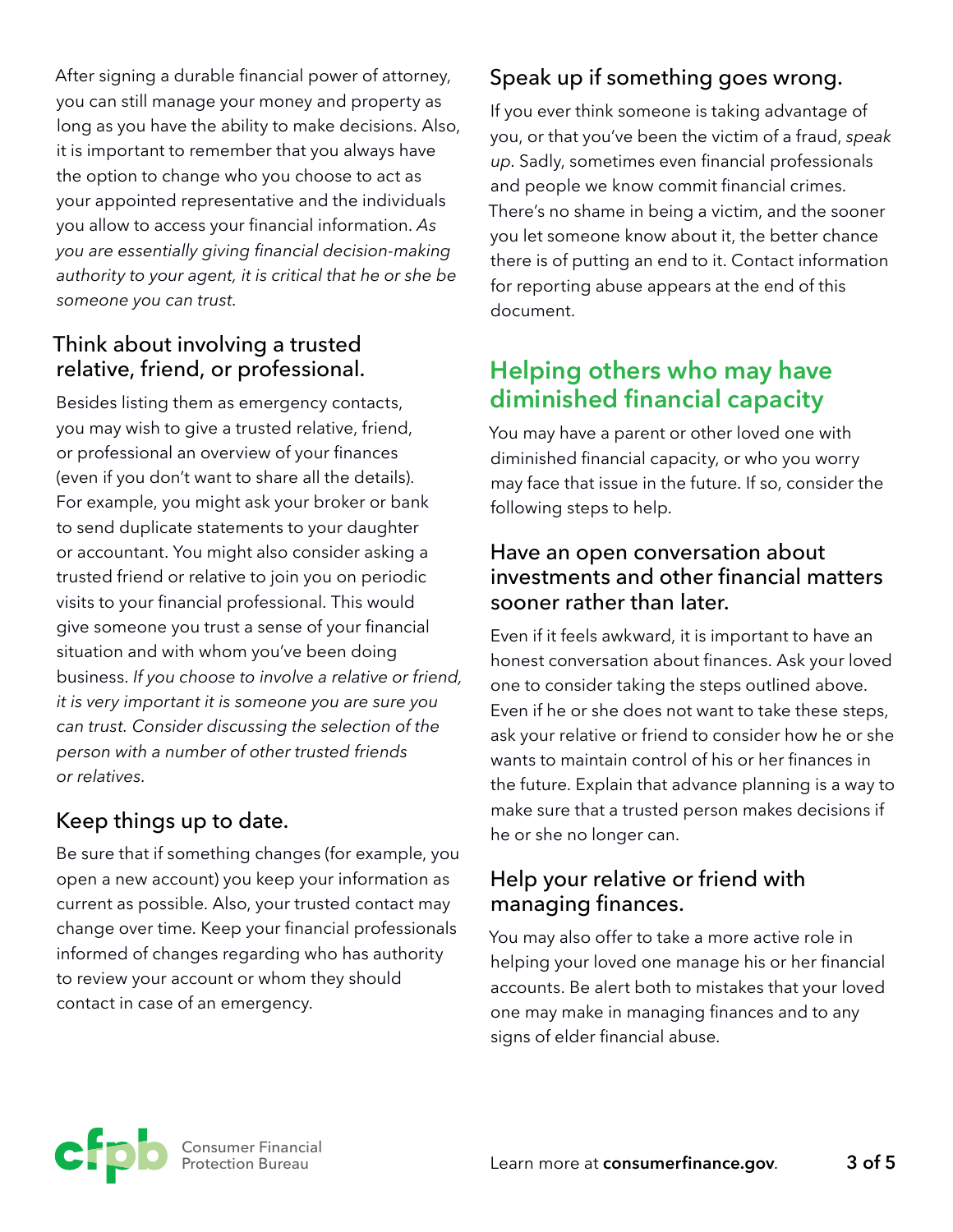It can be hard to tell whether actions are the result of confusion or of financial exploitation. For example, if you find that a loved one has paid the same bill twice by mistake, you should help him or her fix the error. But beware that multiple or unusual payments could also be a sign of financial exploitation, so don't rule out that possibility without looking into it. Be on guard for any sudden changes in investments that seem out of keeping with the loved one's longstanding goals, values and investment style. These changes may have come about because of confusion or may be a sign of financial exploitation.

## If your family member or friend has named you to manage money or

property, understand your responsibilities and how you can protect your loved one from financial exploitation. For example, your loved one may have named you as an agent under a power of attorney or a trustee under a revocable living trust. Read the Consumer Financial Protection Bureau's *Managing*  Someone Else's Money quides ([consumerfinance.](https://www.consumerfinance.gov/consumer-tools/managing-someone-elses-money/) [gov/msem](https://www.consumerfinance.gov/consumer-tools/managing-someone-elses-money/)). They walk you through your duties, tell you how to watch out for financial exploitation and scams, and tell you where you can go for help.

If you've been asked by a loved one or friend to help out with his or her finances, here are some things you can do to help:

#### Help with ongoing financial responsibilities.

You may need to take on immediate tasks, such as helping to pay bills, arranging for benefit claims, preparing tax returns, or helping with investment decisions.

#### Review their investment portfolio.

This might be a good time to help reevaluate the person's portfolio in light of his or her financial and medical situation. Does the person expect a big increase in health care, personal care or other costs as a result of his or her illness or disability? If so, will he or she have enough cash or liquid assets on hand to cover those costs? (Liquid investments are assets that the owner can sell readily and without paying a hefty fee to get money when it is needed.) These can be complex questions and you may wish to discuss them with a financial professional. Keep in mind that buying and selling investments on behalf of a loved one requires legal authority, through a power of attorney, a trust or similar arrangement.

#### Assess the riskiness of their investment portfolio.

All investments involve some level of risk. But do the investments present the right level of risk at this stage of the person's life? If not, you may wish to consider contacting a registered investment adviser representative or registered broker-dealer representative for help.

#### Contact their investment professional.

If your loved one has a financial professional and has authorized that person to speak with you, make the professional aware of your loved one's condition. This is critical so that the financial professional can make recommendations appropriate to the client's financial needs and can watch for signs of declining financial skills or potential abuse.

Your financial professional, or that of your loved one, may raise topics discussed in this bulletin. Financial services firms are paying increasing attention to improving communications on this subject. If a financial professional does not raise these topics, however, you should feel free to raise them yourself.